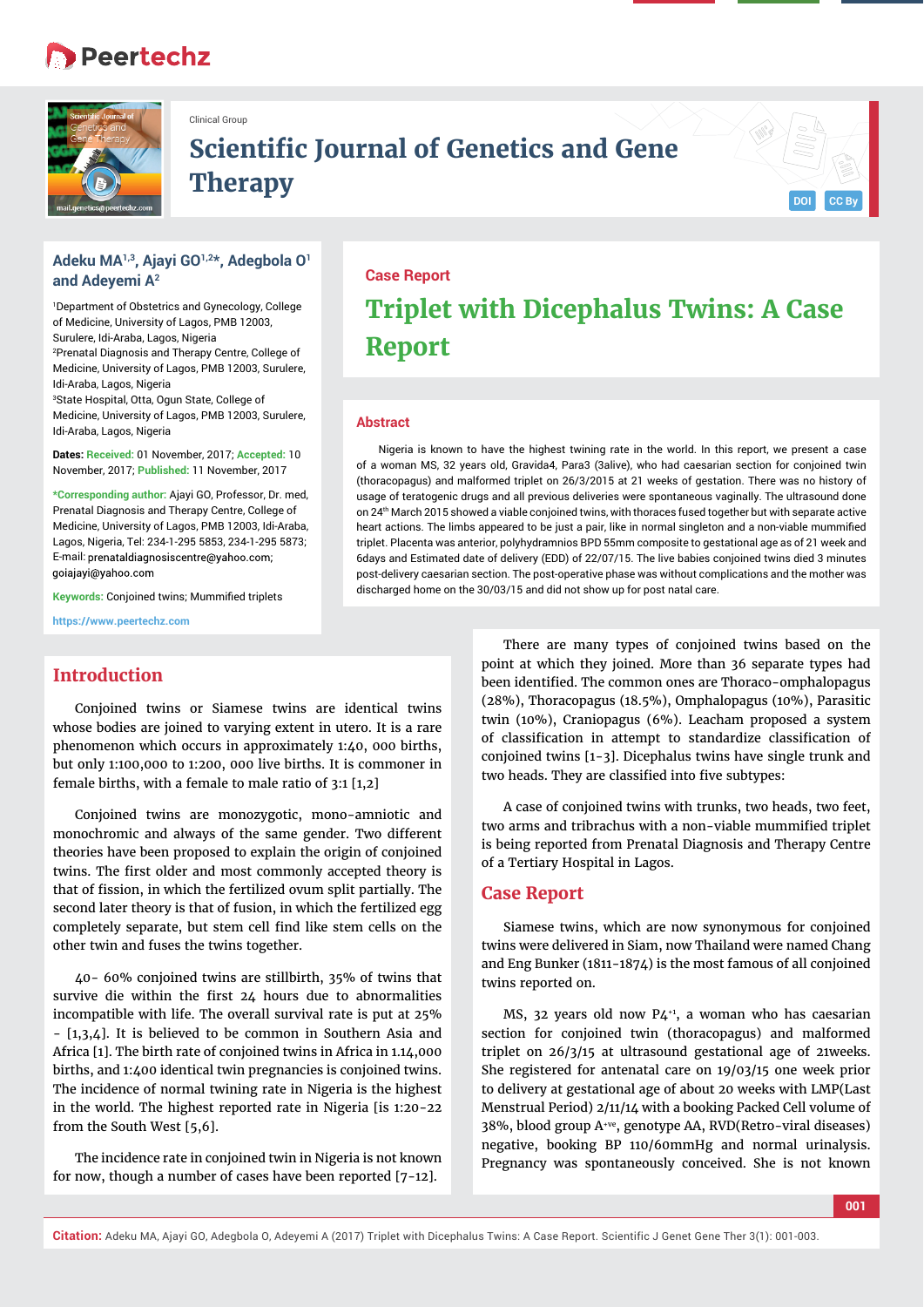as hypertensive or diabetic, no history of teratogenic drugs usage or herbs used and no history of viral infection in index pregnancy. All previous deliveries were SVD (Spontaneous Vaginal Delivery) all alive and well.

She was subsequently asked to do an urgent obstetric scan. This was done on 23/03/15 and showed a viable conjoined twin with hyper extended head and neck. The thoraces were fused together but with separate active hearts. The limbs appeared to be just a pair, like a normal singleton gestation.

Also noticed is a non-viable mummified triplet. Placenta was anterior, normal in thickness with grade 1 maturity. There was polyhydramnios and biometry is as follows: BPD-55mm, Femur Length (FL) 34mm giving composite gestational age of 21+6 weeks and EDD of 22/7/15.

Conclusion of case report: Gross fetal anomaly (conjoined twin) with demise of a triplet. A second opinion scan was sought same day and revealed similar findings.

She subsequently has caesarian section and evacuation of product of conception on 26/3/15/. Under general anesthesia (GA), intra-operative findings were as follows:

- Clean pelvis with poorly formed lower uterine segment
- Anterior placenta, ragged, polyhydramnios
- Live conjoined twin with two separate heads and a single chest wall, abdomen, a male genitalis and two upper and lower limbs with active cardiac activity until few minutes after birth.
- A third abnormally formed triplet with no distinct head, rudimentary thorax, and abdomen with no limb, eye and ear buds.
- Estimated Blood Loss (EBL) was 400mls with a satisfactory post-operative state.

The live babies (conjoined twin) died about 3 minutes after birth and were immediately transferred to the mortuary.

The mother fared well post-operatively and was discharged home on  $30/3/15$  which was the  $4<sup>th</sup>$  day post-operative with Blood Pressure 110/70mmHg and Packed Cell Volume of 36%. She never showed up for the postnatal visit i.e. lost to follow up.

We reported a case of triplet with dicephalus twin delivered by caesarean section alive but died three minutes after birth. This is quite different from others reported from Nigeria that was diagnosed at delivery [8,9,13]. The diagnosis was made prior to delivery through ultrasound findings, which emphasize the role of routine ultrasound in an obstetric care. High resolution ultrasonography can detect conjoined twins as early as the eight weeks of gestation. The clinical sign indicative of conjoining of twins on ultrasound are: inability to separation fetal bodies, lack of separating membrane, three or more umbilical cord vessels, or alternatively 2 vessels umbilical cord, both fetal heads in same plane, usual backward

flexion of the cervical spine, no change in the relative maternal movement and maternal manipulation and inability to separate fetal bodies after careful observation. The fetus can then be evaluated to assess the possibility of postnatal survival using echocardiography and ultrafast magnetic resonance imaging  $[14 - 16]$ .

Delivery route depends on the gestational age at presentation. Before 24 weeks gestation, vaginal delivery is been recommended while caesarean section is recommended in the third trimester deliveries because of the high incidence of obstructed labor and resultant fetal damage as well as risk of maternal morbidity [9,10,13]. For now, only one case of spontaneous natural delivery of live conjoined twins has been reported in Nigeria [17].

Destructive surgery with the aim of vaginal delivery was not contemplated because of maternal injury. Survival is closely tied to the extent of organ sharing between conjoined twins. Separation of conjoined twins may involve relatively simple to extremely complex surgery, depending on the point of attachment and extent of organ sharing and involves multidisciplinary team approach [4,18,19]. Surgical separation can be extremely risky and life – threatening, occasionally resulting in the death of one or both of the twins. Most cases of dicephalus dipus tribrachus are stillborn or die shortly after birth and pathological examination reveals extensive vital organ sharing and congenital malformations. Hence, separation is usually not completed in them.

Associated anomalies with conjoined twining are duplication of visceral organs omphalocele, facial cleft, meningomylocele, skeletal anomalies, imperforate anus and cardiac defects [20]. In our case, pathological anatomy could not be done to ascertain associated anomalies as parents decline pathological and radiological examination.

In conclusion, antenatal care for all pregnant women cannot be over-emphasized. Antenatal ultrasound examination should be routinely done as part of screening for congenital abnormalities and early referral to appropriate level of care.



Figure 1: A: Cojoined twin. B: Mummified triplet. C: Placenta at 20 weeks gestation.

**002**